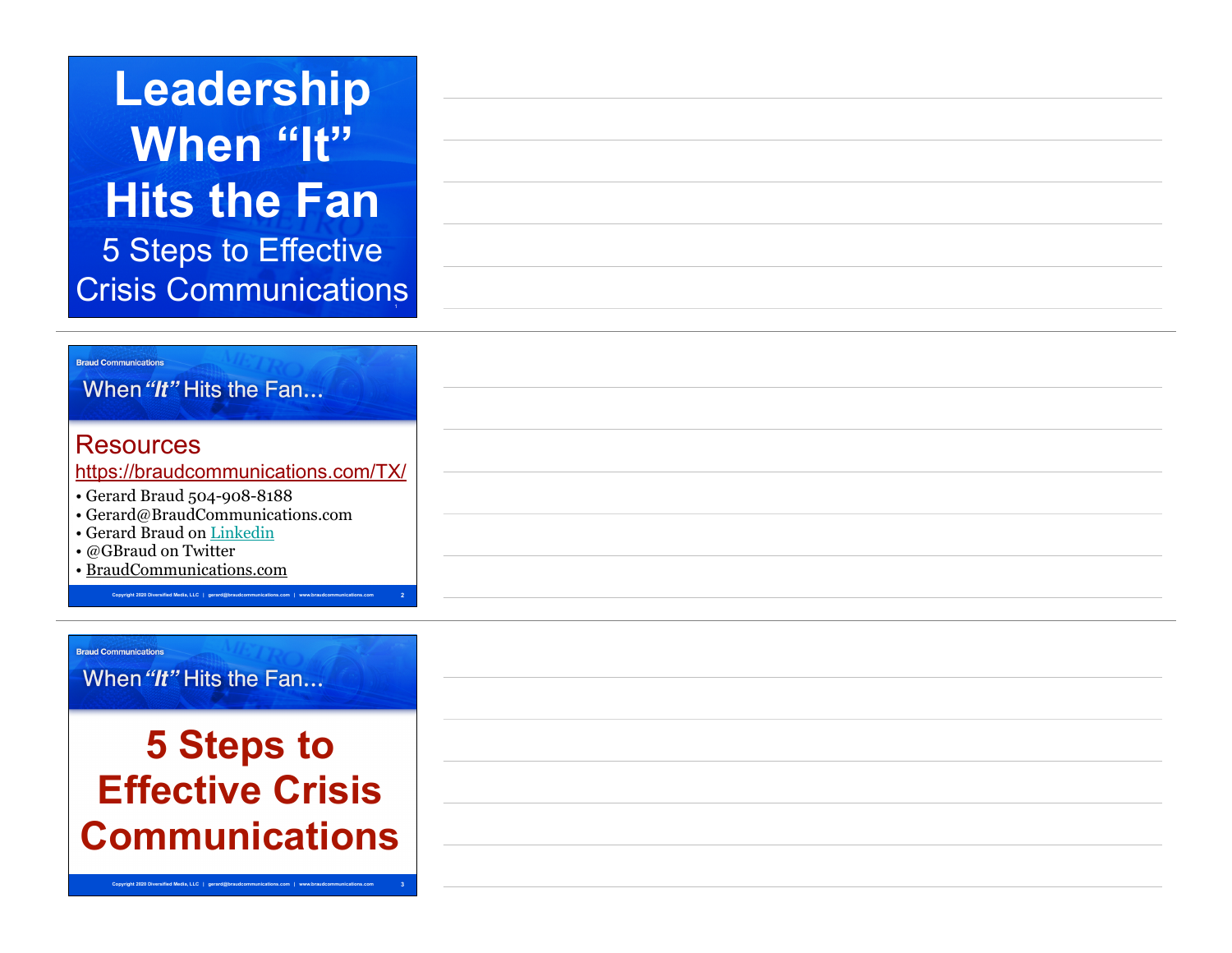When "It" Hits the Fan...

## **Crisis:**

**Braud Communications** 

**A situation that escalates to the point that it can damage an organization's revenue, reputation, and brand.**

**Copyright 2020 Diversified Media, LLC | gerard@braudcommunications.com | www.braudcommunications.com 4**

**The person posting photos and videos about your situation becomes your de facto spokesperson if you fail to provide a spokesperson.** 

**Copyright 2020 Diversified Media, LLC | gerard@braudcommunications.com | www.braudcommunications.com** 5

**Gerard Braud**  BraudCommunications.com

**Braud Communications** When "It" Hits the Fan...

**5 Steps for Effective Crisis Communications**

**Copyright 2020 Diversified Media, LLC | gerard@braudcommunications.com**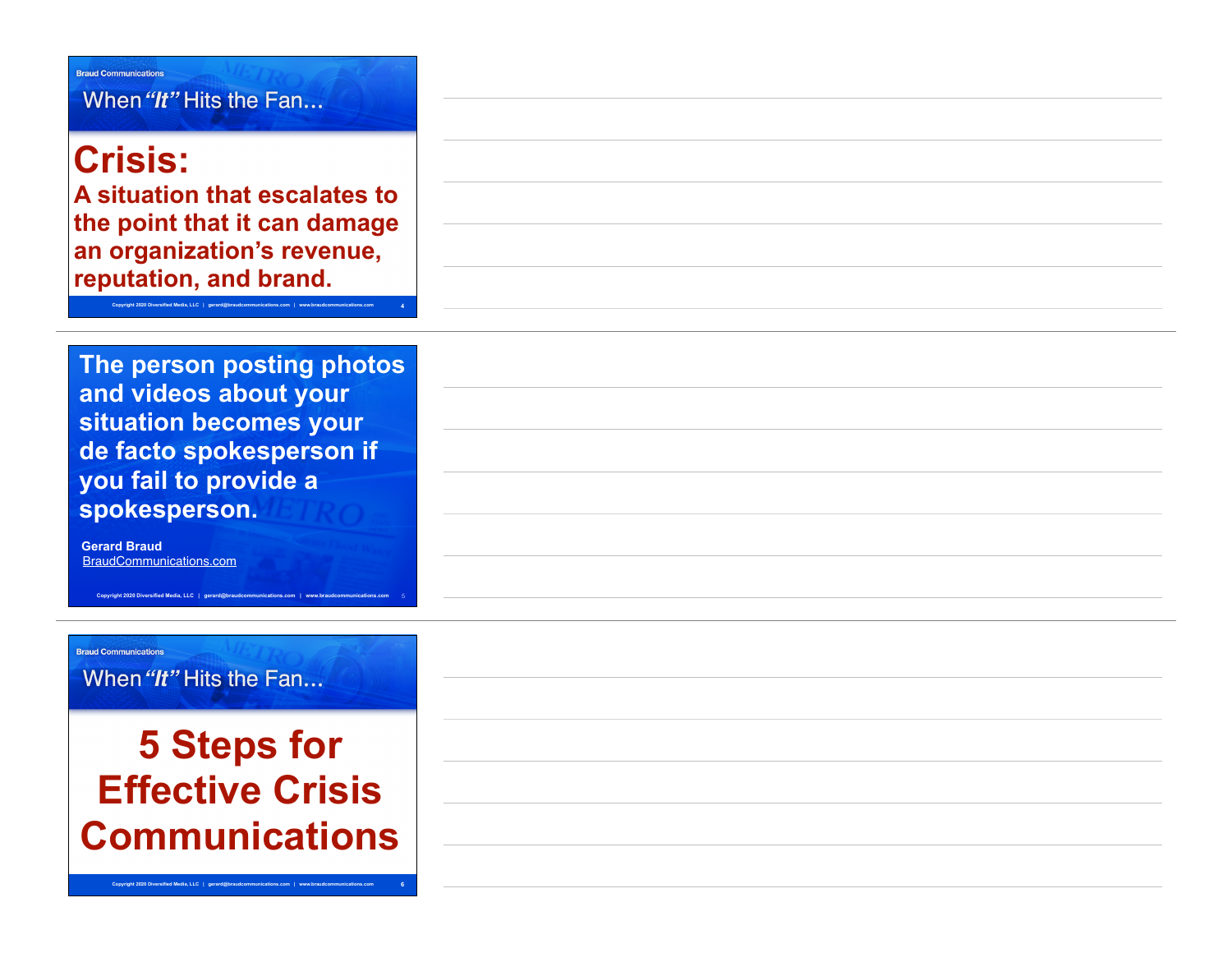

#### **Braud Communications**

### When "It" Hits the Fan... **Sudden Crisis vs. Smoldering Crisis**

**Copyright 2020 Diversified Media, LLC | gerard@braudcommunications.com | www.braudcommunications.com 8**

• **Major Storm** 

• **Active Shooter** 

• **Industrial Accidents** 

 **Versus** 

- **Corruption**
- **Tax issues**
- **Infrastructure issues**
- **Executive Misbehavior**

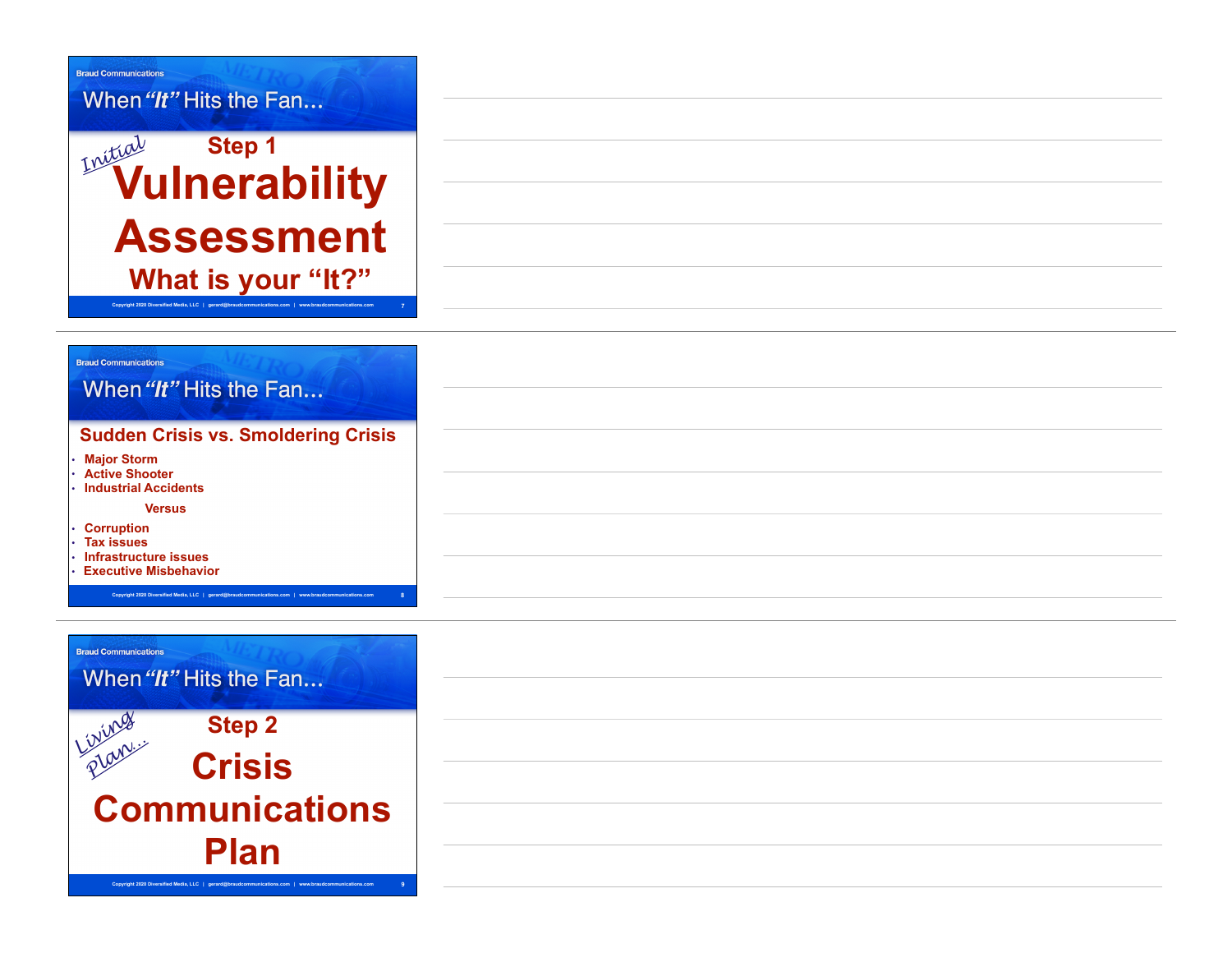### **Braud Communications** When "It" Hits the Fan... • **Gather information**  • **Confirm information**  • **Share information**  • **With media on site**  • **Post to web**  • **Email to employees & stakeholders**  • **Share on social media Copyright 2020 Diversified Media, LLC | gerard@braudcommunications.com | www.braudcommunications.com 10 Braud Communications** When "It" Hits the Fan... **Step 3 Pre-written News Release Statements Copyright 2020 Diversified Media, LLC | gerard@braudcommunications.com | www.braudcommunications.com 11 Braud Communications** When "It" Hits the Fan...

**Script for news conference Post to web Email to employees & community Social media response**

**Copyright 2020 Diversified Media, LLC | gerard@braudcommunications.com | www.braudcommunications.com 12**